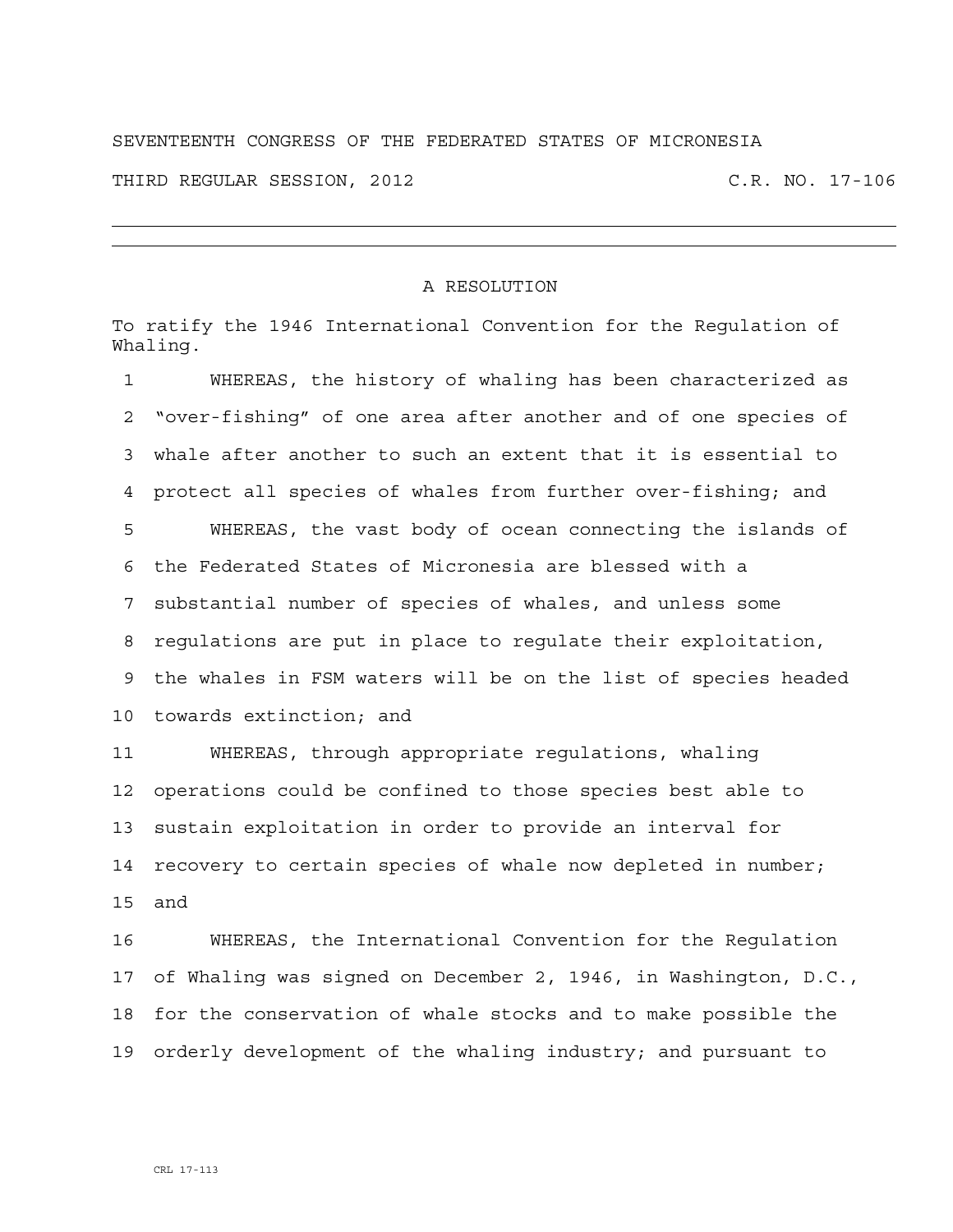1 that Convention an International Whaling Commission was 2 created; and

3 WHEREAS, that Commission encourages, coordinates and funds 4 whale research, publishes the results of scientific research, 5 and promotes studies into related matters such as humaneness of 6 the killing operations; and

7 WHEREAS, membership in the Commission is open to any 8 country in the World that formally ratifies the 1946 9 Convention; each member country is represented by a 10 Commissioner, who is assisted by experts and advisers; and the 11 chairperson and vice chairperson of the Commission, who serve 12 for a three year term and are elected from among the 13 Commissioners; and

14 WHEREAS, the benefits to be derived from ratifying the 15 1946 Convention on the Regulation of Whaling outweigh any 16 possible detriment that may arise therefrom; now, therefore,

17 BE IT RESOLVED by the Seventeenth Congress of the 18 Federated States of Micronesia, Third Regular Session, 2012, 19 that Congress hereby ratifies the 1946 International Convention 20 on the Regulation of Whaling; and

- 21
- 22
- 23
- 24
- 25